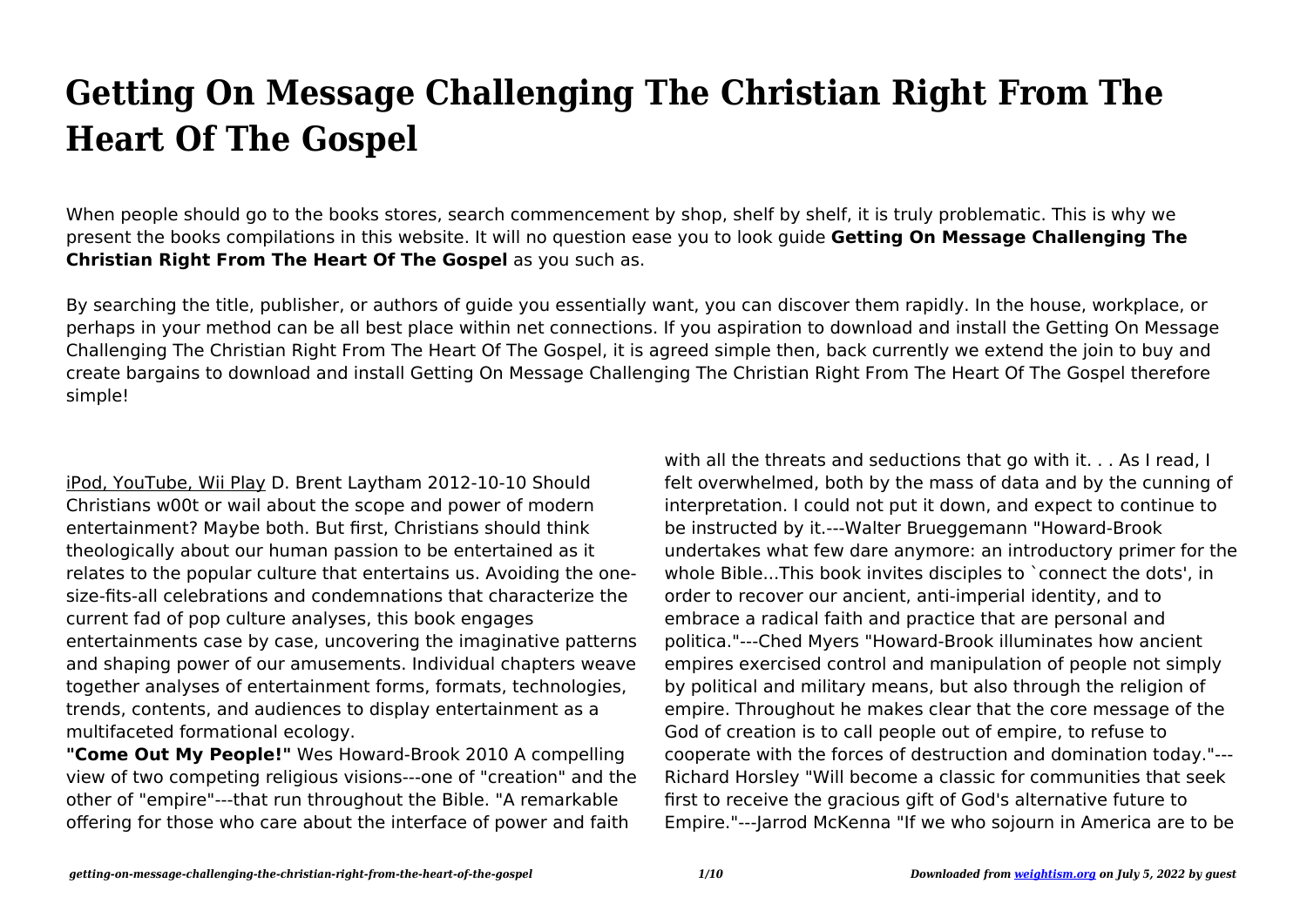a community that can both name and resist the lure of Empire, we need a story more powerful than the story called America. Wes Howard-Brook knows than the Bible tells such a story. May its story be ours as we're set free from our imperial imaginations to dream with our Creator of a new world here and now."---Jonathan Wilson-Hartgrove

**Prayers for the New Social Awakening** Christian Iosso 2008 In honor of the one-hundredth anniversary of the 1908 Social Creed and the development of a Social Creed for the twenty-first century, Chris Iosso and Elizabeth Hinson-Hasty have compiled new prayers from well-known church and community leaders. This seminal volume includes the words from the new Social Creed and prayers reflecting social justice themes referenced in the creed, including poverty, economic justice, and care for the environment. Walter Brueggemann, John Buchanan, Tony Campolo, Katie Geneva Cannon, and Marian Wright Edelman are among contributors, making this an important resource for laity and congregational leaders in every denomination for the next century.

Translating Religion Mary Doak A peer-reviewed original collection of essays on how faith and religious traditions have been and are being translated, whether by language, culture, context, migration, or many other factors.

Beyond Our Lights and Shadows Judith A. Merkle 2016-07-14 "Do not neglect the gift that is in you, which was given to you through prophecy with the laying of hands by the council of elders" (1Tim. 4:14). Members of the church today can comprehend Paul's sentiment to Timothy. While not all ordained, all baptized Christians have experienced the laying on of hands in baptism. They have been touched by that mysterious mix of charism, initiated into the Body of Christ through the Holy Spirit, as well as launched into life with Christ through the institution of the Church with all its concreteness, ambiguity, sinfulness and goodness. Through the lens of Christian theology, along with the sociology of Max Weber in his study of charism and institution in modern

society, Judith A. Merkle analyzes the interaction and tautness between the concept of powerful grace through baptism and the institution in the life of the modern church. Weber asserts that freedom and creativity in modern society only become manifest within social relations. Since these highly valued modern experiences do not exist outside the institutional framework, they exist in tension with the constrictive and creative aspects of the institution. Judith A. Merkle offers the reader perspective on this contemporary experience in the church.

American Fascists Chris Hedges 2008-01-08 Explores the political ambitions of the Christian right, discussing how their agenda gained momentum through alternative networks, schools, and publishers, and warns that another national crisis may enable the Christian right to seize political power.

**From Reconciliation to Revolution** David P. Cline 2016-09-19 Conceived at the same conference that produced the Student Nonviolent Coordinating Committee (SNCC), the Student Interracial Ministry (SIM) was a national organization devoted to dismantling Jim Crow while simultaneously advancing American Protestant mainline churches' approach to race. In this book, David P. Cline details how, between the founding of SIM in 1960 and its dissolution at the end of the decade, the seminary students who created and ran the organization influenced hundreds of thousands of community members through its various racial reconciliation and economic justice projects. From inner-city ministry in Oakland to voter registration drives in southwestern Georgia, participants modeled peaceful interracialism nationwide. By telling the history of SIM--its theology, influences, and failures-- Cline situates SIM within two larger frameworks: the long civil rights movement and the even longer tradition of liberal Christianity's activism for social reform. Pulling SIM from the shadow of its more famous twin, SNCC, Cline sheds light on an understudied facet of the movement's history. In doing so, he provokes an appreciation of the struggle of churches to remain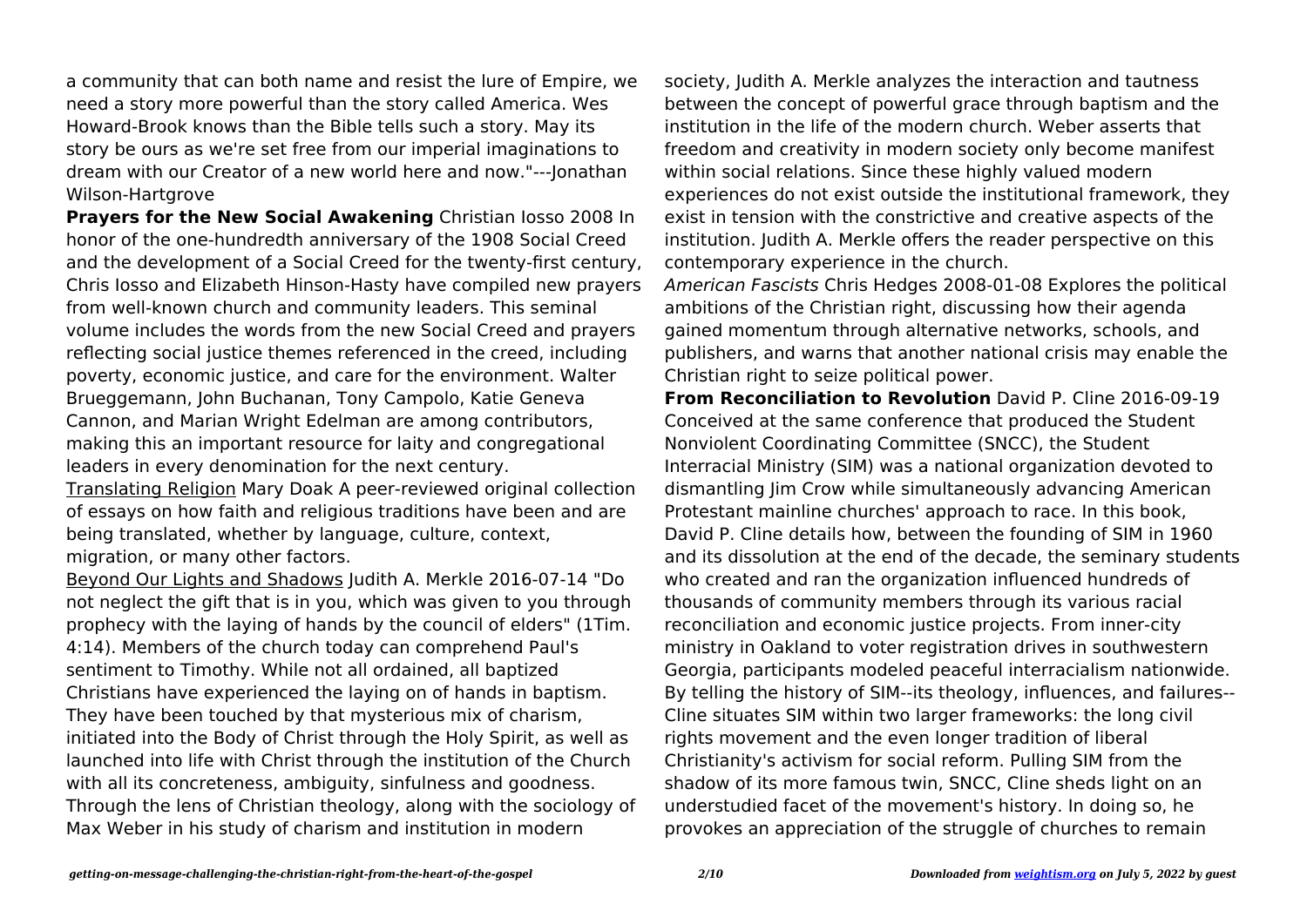relevant in swiftly changing times and shows how seminarians responded to institutional conservatism by challenging the establishment to turn toward political activism.

Libraries, Classrooms, and the Interests of Democracy John Buschman 2012 In Libraries, Classrooms, and the Interests of Democracy, Dr. Buschman details the connections between our educative institutions and democracy, and the resources within democratic theory reflecting on the tensions between marketing, advertising, consumption, and democracy.

Prayers in the Precincts John C. Green 2000-04-04 In the wake of the Clinton-Lewinsky scandal, the Christian Right expected major victories in the 1998 elections. Instead, many of its allies lost close contests, and the movement was seen as a liability in some highprofile campaigns. In the only in-depth study of the Christian Right's role in these races, leading scholars analyze the role of the movement in fourteen key states, from Maine to California, and address speculations that the movement is fading from the American political scene. The book focuses on elections on the state and local levels, where the Christian Right is most influential, and it describes the movement's niche in some detail. Although each campaign described in the book had its unique characteristics, the editors have drawn some broad conclusions about the 1998 elections. While the movement was weak in the areas of candidate recruitment and fundraising, they say, the outcome may have also been related to external factors including a broader turnout of typically Democratic constituencies and the country's boredom with the scandal that conservatives had made the centerpiece of their campaign. Despite the setbacks of 1998, the contributors argue, the Christian Right continues to have an enormous influence on the political dialogue of the country. Written from an unbiased, nonpartisan perspective, this volume sheds light on a topic that is too frequently mired in controversy. **Religion in International Relations Theory** Nukhet Sandal 2013-06-19 There is a growing realization among international

relations scholars and practitioners that religion is a critical factor in global politics. The Iranian Revolution, the September 11 attacks, the ethno-religious conflicts such as the ones in the former Yugoslavia and Sri Lanka are among the many reasons for this increased focus on religion in international affairs. The rise of religious political parties across the world ranging from the Christian Democrats in Europe to Bharatiya Janata Party in India similarly illustrated religion's heightened international profile. Despite all this attention, it is challenging to situate religion within a discipline which has been dominantly secular from its inception. Only a few existent works have ventured to integrate religion into core international relations theories such as Classical Realism, Neorealism, Neoliberalism, Constructivism and the English school. This work is the first systematic attempt to comparatively assess the place of religion in the aforementioned theoretical strands of international relations with contemporary examples from around the world. Written in an accessible and systematic fashion, this book will be an important addition to the fields of both religion and international relations. Nukhet A. Sandal is Assistant Professor in the Political Science Department at Ohio University. Jonathan Fox is Professor in the Department of Political Studies at Bar Ilan University, Israel.

Holy Terror Mel White 2011-12 'Holy Terror' documents a 30-year war that fundamentalist Christians have waged against gays and lesbians. It offers dramatic, heartbreaking evidence that religious leaders are aggressively out to destroy sexual minorities.

**Theology and the Crisis of Engagement** Jeff Nowers 2013-10-11 What does theology have to do with sociology? Do the social sciences in general provide helpful assistance to theologians? Does theology have anything to contribute to social theory? This compendium of essays attempts to address such questions. In so doing, it confronts assumptions about how academic disciplines are best articulated, whether within their own airtight frames or in dialogue with one another. The essays in the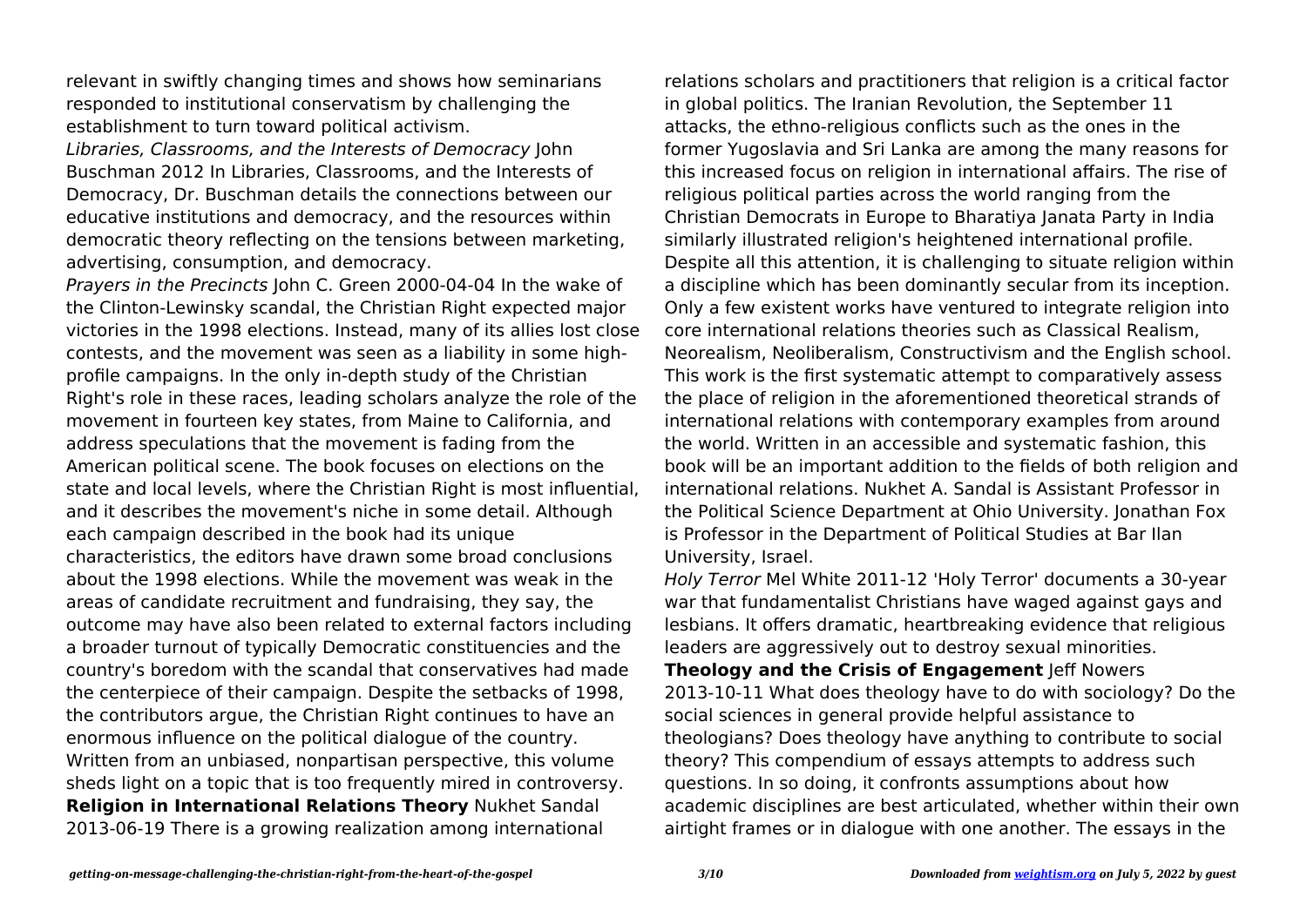first half of the book accomplish this from historical and methodological perspectives, while the remaining essays present case studies or constructive proposals for how theology might engage the social sciences in productive ways. For those particularly interested in the ongoing development of theologies of liberation, this book will be timely. The essays, reflecting a definite international flavor, are written in honor of Lee Cormie, a longstanding advocate of what he calls the "new voices" in theology that have irrupted in the wake of Vatican II. Cormie has spent over three decades teaching theologies of liberation at the Toronto School of Theology on the campus of the University of Toronto. This book continues the many conversations that his teaching has provoked.

**Routledge Handbook of Religion and Politics** Jeffrey Haynes 2016-01-13 From the United States to the Middle East, Asia and Africa, religion continues to be an important factor in political activity and organisation. The second edition of this successful handbook provides the definitive global survey of the interaction of religion and politics. Featuring contributions from an international team of experts, it examines the political aspects of all the world's major religions, including such crucial contemporary issues as religious fundamentalism, terrorism, the 'war on terror', the 'clash of civilizations', the Arab Spring, and science and religion. Each chapter has been updated to reflect the latest developments and thinking in the field, and new chapters such as 'Postsecularism and international relations' and 'Securitization and Secularization: The two pillars of state regulation of European Islam' have been added to ensure the book is a comprehensive and up-to-date resource. Four main themes addressed include: World religions and politics Religion and governance Religion and international relations Religion, security and development References at the end of each chapter have been overhauled to guide the reader towards the most up-to-date information on various topics. This book is an indispensable source of information

for students, academics and the wider public interested in the dynamic relationship between politics and religion. Othering Charles K. Bellinger 2020-12-28 Othering is a word used in academic circles, but it may be unfamiliar to many laypersons. This work introduces the word, which is a refined way of describing prejudice, discrimination, and scapegoating. The book addresses what othering is, how it has been practiced in varied contexts, and how it prepares the way for violence. Dimensional anthropology is introduced, which is the idea that there are three main dimensions of reality as it is inhabited by human beings: the vertical axis (the Great Chain of Being), the horizontal plane (society), and individual selfhood. Othering can be present within all three of these dimensions, with slavery being an example of vertical axis othering, ethnic violence being an example of horizontal othering, and lone wolf or psychotic shooters being an example of individual othering. The most thought-provoking aspect of the book for many readers will be its application to the culture wars in our current individualistic age. Rights language is also addressed at length, since it can function as anti-othering rhetoric or as rhetoric that supports othering. The largest framework for the book is its argument that othering is a way of illuminating what the theological tradition has understood as original sin. Wayward Christian Soldiers Charles Marsh 2008-10-27 In Wayward Christian Soldiers, leading evangelical theologian Charles Marsh offers a powerful indictment of the political activism of evangelical Christian leaders and churches in the United States. With emphasis on repentance and renewal, this important work advises Christians how to understand past mistakes and to avoid making them in the future. Over the past several years, Marsh observes, American evangelicals have achieved more political power than at any time in their history. But access and influence have come at a cost to their witness in the world and the integrity of their message. The author offers a sobering contrast between the contemporary evangelical elite, which forms the core of the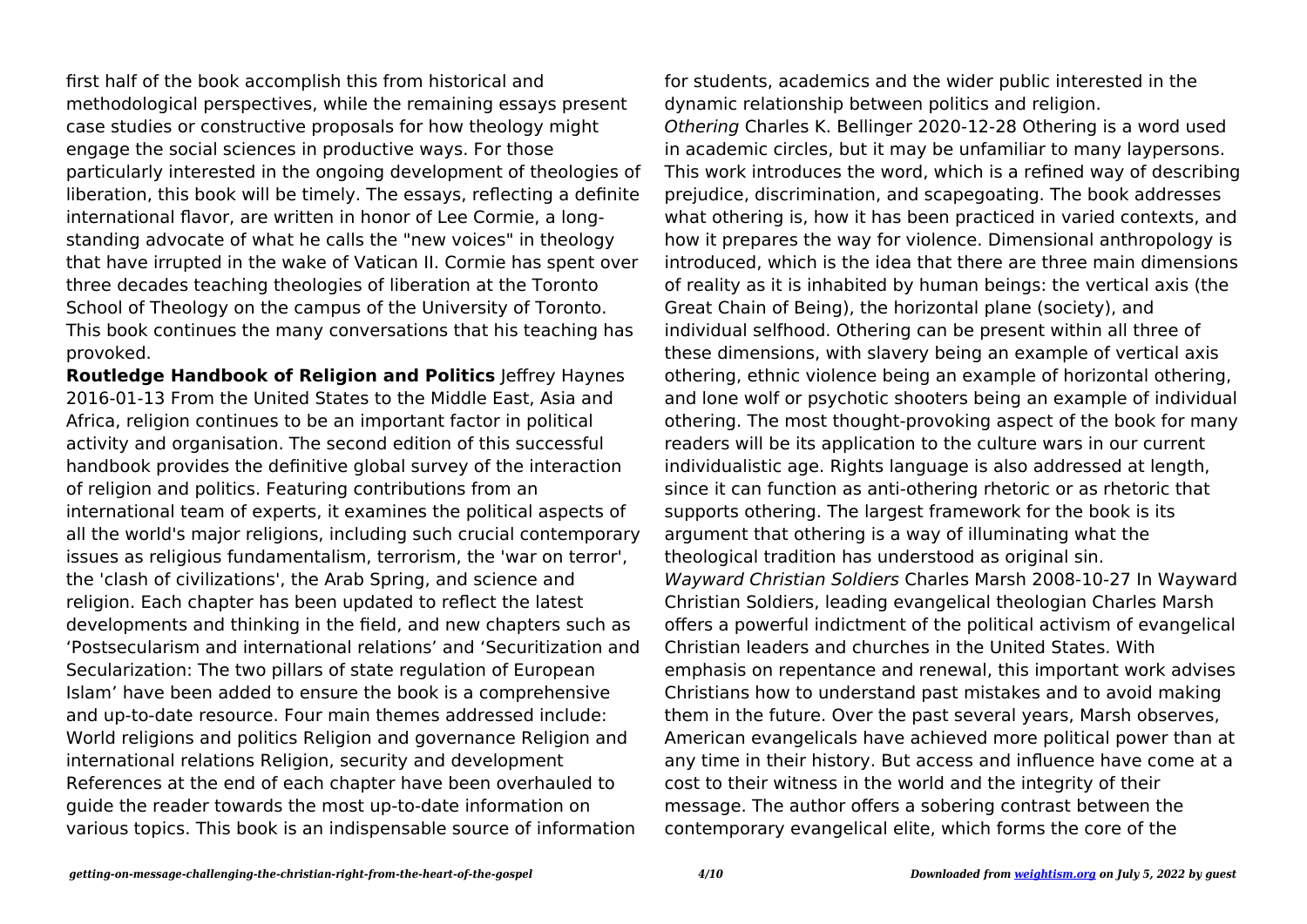Republican Party, and the historic Christian tradition of respect for the mystery of God and appreciation for human fallibility. The author shows that the most prominent voices in American evangelicalism have arrogantly redefined Christianity on the basis of partisan politics rather than scripture and tradition. The role of politics in distorting the Christian message can be seen most dramatically in the invasion of Iraq, he argues: Some 87% of American evangelicals supported going to war, while every single evangelical church outside the United States opposed it. The Jesus who storms into Baghdad behind the wheel of a Humvee, Marsh points out, is not the Jesus of the Gospel. Indeed, not since the nazification of the German church under Hitler has the political misuse of Christianity led to such catastrophic global consequences. Is there an alternative? This book proposes that the renewal of American churches requires a season of concentrated attention to faith's essential affirmations--a time of hospitality, peacemaking, and contemplative prayer. Offering an authentic Christian alternative to the narcissistic piety of popular evangelicalism, Wayward Christian Soldiers represents a unique entry into the increasingly pivotal debate over the role of faith in American politics. "With Wayward Christian Soldiers, Charles Marsh again shows that he is one of the most astute observers of evangelicalism today." --Jim Wallis, author of God's Politics In-Between God Stephen Pickard 2011-12-28 In-Between God explores three important areas for contemporary Christianity: theology, community and discipleship. Part One inquires into the rhythms of faith as it interacts with themes of uncertainty and doubt, the nature of theological discourse, the task of systematic theology, evangelism and the various ways in which theology is done. Part Two discusses the importance of place in relation to the church, and themes of innovation, undecideability and new forms of monastic community. Part Three addresses themes in discipleship: simplicity, mysticism, the passions and pilgrimage. A red thread connecting these essays is the character of the triune

God who is the energy and life in between all things. The Challenge of Islam to Christians David Pawson 2015-03-12 The Challenge of Islam to Christians is David Pawson's most important - and most controversial - prophetic message to date. Moral decline and erosion of a sense of ultimate truth has created a spiritual vacuum in the United Kingdom. David Pawson believes Islam is far better equipped than the Church to move into that gap and it will not be long before it becomes the country's dominant religion. Based on the audio and video recordings on which he first announced his message, this book unpacks and explains the background behind Pawson's claims, and - crucially - sets out a positive blueprint for the Church's response. Christians must rediscover and demonstrate to society the three qualities that make Christianity unique: Reality, Relationship and Righteousness. Christianity and American Democracy Hugh Heclo 2009 Hugh Heclo proposes that Christianity, not religion in general, has been important for American democracy. Responding to his challenging argument, Mary Jo Bane, Michael Kazin, and Alan Wolfe criticize, qualify, and amend it. The result is a lively debate about a momentous tension in American public life.

Why the Christian Right Is Wrong Robin Meyers 2008-04-04 "I join the ranks of those who are angry, because I have watched as the faith I love has been taken over by fundamentalists who claim to speak for Jesus but whose actions are anything but Christian." ?Robin Meyers, from his "Speech Heard Round the World" Millions of Americans are outraged at the Bush administration's domestic and foreign policies and even angrier that the nation's religious conservatives have touted these policies as representative of moral values. Why the Christian Right Is Wrong is a rousing manifesto that will ignite the collective conscience of all whose faith and values have been misrepresented by the Christian Right. Praise for Why the Christian Right Is Wrong: "In the pulpit, Robin Meyers is the new generation's Harry Emerson Fosdick, George Buttrick, and Martin Luther King. In these pages, you will find a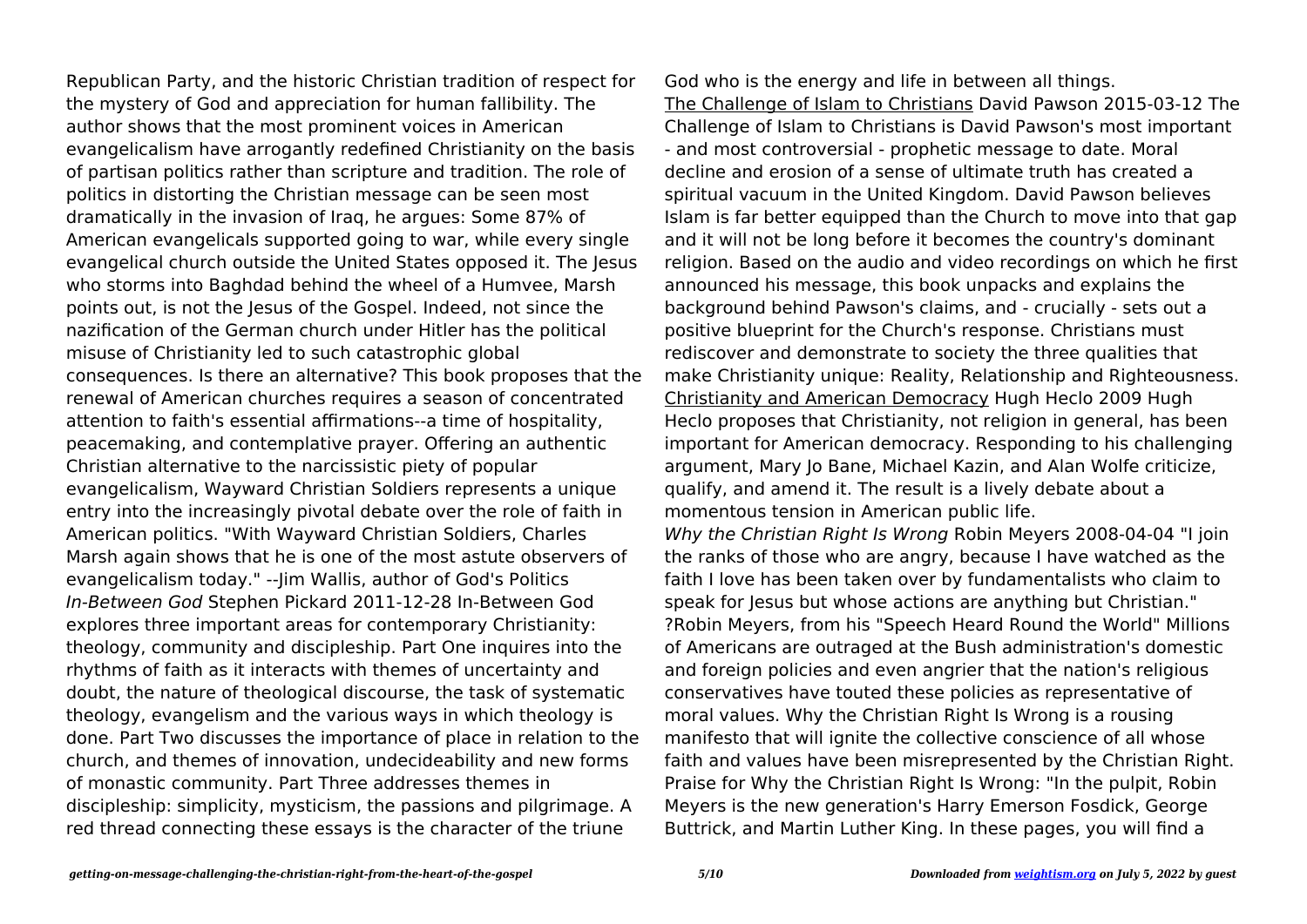stirring message for our times, from a man who believes that God's love is universal, that the great Jewish prophets are as relevant now as in ancient times, and that the Jesus who drove the money changers from the Temple may yet inspire us to embrace justice and compassion as the soul of democracy. This is not a book for narrow sectarian minds; read it, and you will want to change the world." ?Bill Moyers "In this book, a powerful and authentic religious voice from America's heartland holds up a mirror to the Bush administration and its religious allies. The result is a vision of Orwellian proportions in which values are inverted and violence, hatred, and bigotry are blessed by one known as 'The Prince of Peace,' who called us to love our enemies. If you treasure this country and tremble over its present direction, this book is a must-read!" ?John Shelby Spong author, The Sins of Scripture: Exposing the Bible's Texts of Hate to Reveal the God of Love "This is a timely warning and a clarion call to the church to recover the Gospel of Jesus Christ and to a great nation to resist the encroachment of the Christian Right and of Christian fascism. Many of us in other parts of the world are praying fervently that these calls will be heeded." ?Archbishop Desmond Tutu Dispatches from the Religious Left Frederick Clarkson 2009 Over the past 30 years, while the Religious Right has developed into one of the most powerful forces in American politics, the Religious Left - despite having a rich historical tradition of leading social change in the United States - has been unable to develop into a movement with the scale or coherence of the Religious Right. Dispatches from the Religious Left is a groundbreaking and visionary collection that offers a progressive counter-voice to the Religious Right's dominance over the religious conversation in America.

Culture Wars Roger Chapman 2015-03-17 The term "culture wars" refers to the political and sociological polarisation that has characterised American society the past several decades. This new edition provides an enlightening and comprehensive A-to-Z

ready reference, now with supporting primary documents, on major topics of contemporary importance for students, teachers, and the general reader. It aims to promote understanding and clarification on pertinent topics that too often are not adequately explained or discussed in a balanced context. With approximately 640 entries plus more than 120 primary documents supporting both sides of key issues, this is a unique and defining work, indispensable to informed discussions of the most timely and critical issues facing America today.

**On the Mystery** Catherine Keller 2007-11-01 With immediate impact and deep creativity, Catherine Keller offers this brief and unconventional introduction to theological thinking, especially as recast by process thought. Keller takes up theology itself as a quest for religious authenticity. Through a marvelous combination of brilliant writing, story, reflection, and unabashed questioning of old shibboleths, Keller redeems theology from its dry and predictable categories to reveal what has always been at the heart of the theological enterprise: a personal search for intellectually honest and credible ways of making sense of the loving mystery that encompasses even our confounding times.

**Truth to Power** Karyn Hollis 2010-06-09 The notion that public intellectuals in the US are in decline has again become fashionable with their portrayal as trapped between Academe and the "real" world. The questions addressed by this volume are: How can the voices of scholars and erudite thinkers penetrate the globalized, corporate media and how does media receive and represent the contribution of intellectuals to the academic and public spheres, all the while recognizing what Paul Bové calls the "the nonidentity of intellectuals as a group." Dedicated to the memory of Howard Zinn, whose life work is a model for intellectual engagement, this collection of intriguing articles with an introduction by the editors and a foreword by Henry A. Giroux presents new scholarship on the role of the intellectual in a society, and specifically in Academe, from many different perspectives. Indeed, intellectuals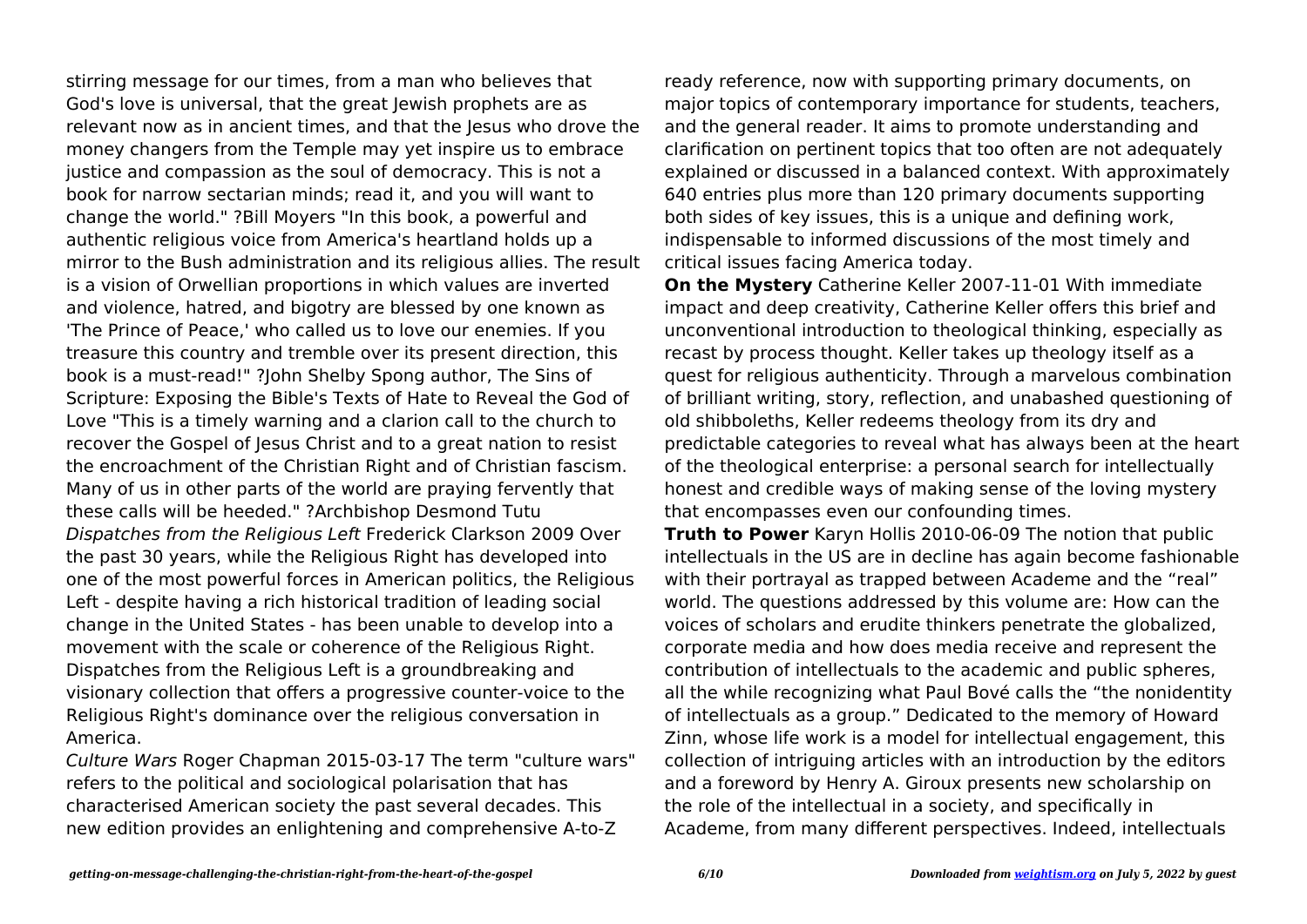have been negotiating access to public discourse for centuries, but never have their opinions been more crucial to the public good, because of the privately owned media's domination of public discourse. The inspiration for this volume comes also from Edward Said's notion of intellectuals whose role is to "uncover and elucidate the contest, to challenge and defeat both an imposed silence and the normalized quiet of unseen power, wherever and whenever possible."

**Getting Christianity Right!** Robert Paul Sessions 2007-11 "The finest statement of the Christian message I have read!" -Dr. Barry Bailey, retired pastor of one of America's largest United Methodist churches (First UMC, Ft. Worth) "An exceptional challenge by a devoted Christian scholar!" -Dr. Robert Richardson, retired executive, Mercer University, Macon, Georgia There are truths and falsehoods, treasures and trash, in what we call the Holy Bible and "Christianity." Separating those elements is not always easy. Through the centuries, our churches have added a multitude of beliefs and practices to the life and religion of Jesus of Nazareth. Some of those beliefs and practices are appropriate expressions of Jesus' mind and spirit. Others are far from, even caricatures of, what Jesus would want. For eighty years I have learned and taught about "Christianity," at personal, community, church, college, university, state, national, and international levels. I have learned that there are many "Christianities," some loving, some hateful, some intelligent, some stupid, some healing, some hurtful. If we are going to live our Christianity-in our small and big worlds-may God help us get it right!

**A Common Humanity** Lane Van Ham 2011-10-01 As debate about immigration policy rages from small towns to state capitals, from coffee shops to Congress, would-be immigrants are dying in the desert along the US–Mexico border. Beginning in the 1990s, the US government effectively sealed off the most common border crossing routes. This had the unintended effect of forcing desperate people to seek new paths across open desert. At least

4,000 of them died between 1995 and 2009. While some Americans thought the dead had gotten what they deserved, other Americans organized humanitarian aid groups. A Common Humanity examines some of the most active aid organizations in Tucson, Arizona, which has become a hotbed of advocacy on behalf of undocumented immigrants. This is the first book to examine immigrant aid groups from the inside. Author Lane Van Ham spent more than three years observing the groups and many hours in discussions and interviews. He is particularly interested in how immigrant advocates both uphold the legitimacy of the United States and maintain a broader view of its social responsibilities. By advocating for immigrants regardless of their documentation status, he suggests, advocates navigate the conflicting pulls of their own nation-state citizenship and broader obligations to their neighbors in a globalizing world. And although the advocacy organizations are not overtly religious, Van Ham finds that they do employ religious symbolism as part of their public rhetoric, arguing that immigrants are entitled to humane treatment based on universal human values. Beautifully written and immensely engaging, A Common Humanity adds a valuable human dimension to the immigration debate.

**A Practical Christology for Pastoral Supervision** Geoff Broughton 2021-03-29 This book sets out a Christological framework for developing and delivering pastoral supervision. Pastoral supervision is a key consideration for any denomination, congregation or faith-based organisation, so this is a vital resource for well-being for clergy, chaplains and the wide array of pastoral workers. Three central Christological themes, the revealing, remembering and restoring Jesus, provide the theological framework for good supervision practice. The book draws insights from three gospel passages––Luke 24:13–34, Luke 22:39–53 and John 21:1–14––for its Christological themes. The practical Christology for pastoral supervision is deepened and extended through three theologians: Martin Luther (reformed), Emil Brunner (neo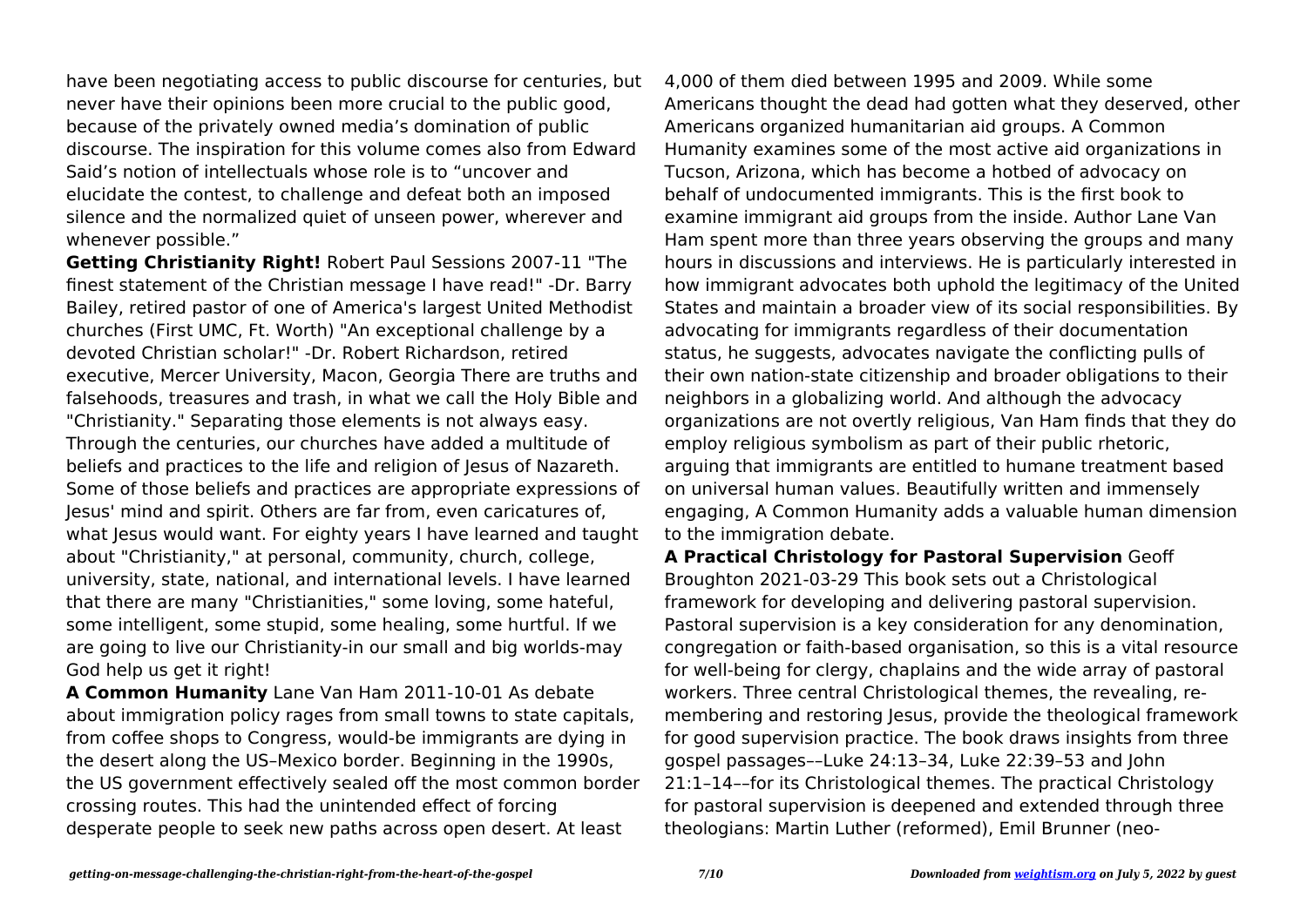orthodox) and James McClendon (small B baptist). Professional supervision (coaching, mentoring and spiritual direction) is increasingly sought––even required––by many people in church and faith-based organisations. This book will, therefore, be an excellent resource to theologians interested in supervision, practical theology, and Christology.

**iWatch: The Christian Challenge to Make a Difference** Thang Deih Lian Davidlianno 2018-04-11 iWatch: All Christians are called to make a difference. This book is for you because you will learn - Christian Reflections on The Leadership Challenge James M. Kouzes 2006-04-14 Christian Reflections on The Leadership Challenge is a faith-based companion to the best-selling leadership book of all time--The Leadership Challenge. Grounded in Jim and Barry's time-tested research, Christian Reflections on The Leadership Challenge describes their Five Practices of Exemplary Leadership ® --Model the Way, Inspire a Shared Vision, Challenge the Process, Enable Others to Act, and Encourage the Heart—and offers practical guidance and inspiring examples about how Christian leaders can have a powerful impact in their workplaces, communities, and congregations by bringing their faith into their leadership. In addition to Jim and Barry's foundational wisdom, the book brings together five leaders who reflect on the Five Practices from a Christian perspective. John C. Maxwell, David McAllister-Wilson, Patrick Lencioni, Nancy Ortberg, and Ken Blanchard share insights and stories culled from personal experience and the lives of other Christian leaders who have accomplished extraordinary things in churches, communities, classrooms, and corporations. Their thoughtful reflections on the role of faith in leadership will propel leaders and aspiring leaders Getting On Message Peter Laarman 2006-04-12 In the 2004 election, 80 percent of those who claimed "moral values" was the most important issue affecting their vote cast their ballots for Bush, as did 63 percent of frequent churchgoers. Since then, the Religious Right has continued to cement an association between

"Christian" and "moral" values and conservative policies. Getting On Message challenges this association from the very heart of the Christian tradition. These readable and incisive essays use biblical framing to discern the personal and social ethics that truly embody Christian values in the contemporary world. Marilynne Robinson discusses the link between personal holiness and a generous spirit. Garret Keizer looks at the growing wealth/class divide from a Christian perspective. Rev. Heidi Neumark examines hospitality as a core Christian value. Rev. Chloe Breyer explores a justice criterion for women's decisions on abortion. Rev. Bill Sinkford asks what really constitutes a God-approved marriage and family. Getting On Message is a book for clergy, for politically active people of faith, and for progressive organizers and strategists who want to learn how to talk to religious believers about the values they share.

**Unholy** Sarah Posner 2020-05-26 "In terrifying detail, Unholy illustrates how a vast network of white Christian nationalists plotted the authoritarian takeover of the American democratic system. There is no more timely book than this one."—Janet Reitman, author of Inside Scientology Why did so many evangelicals turn out to vote for Donald Trump, a serial philanderer with questionable conservative credentials who seems to defy Christian values with his every utterance? To a reporter like Sarah Posner, who has been covering the religious right for decades, the answer turns out to be far more intuitive than one might think. In this taut inquiry, Posner digs deep into the radical history of the religious right to reveal how issues of race and xenophobia have always been at the movement's core, and how religion often cloaked anxieties about perceived threats to a white, Christian America. Fueled by an antidemocratic impulse, and united by this narrative of reverse victimization, the religious right and the alt-right support a common agenda–and are actively using the erosion of democratic norms to roll back civil rights advances, stock the judiciary with hard-right judges, defang and deregulate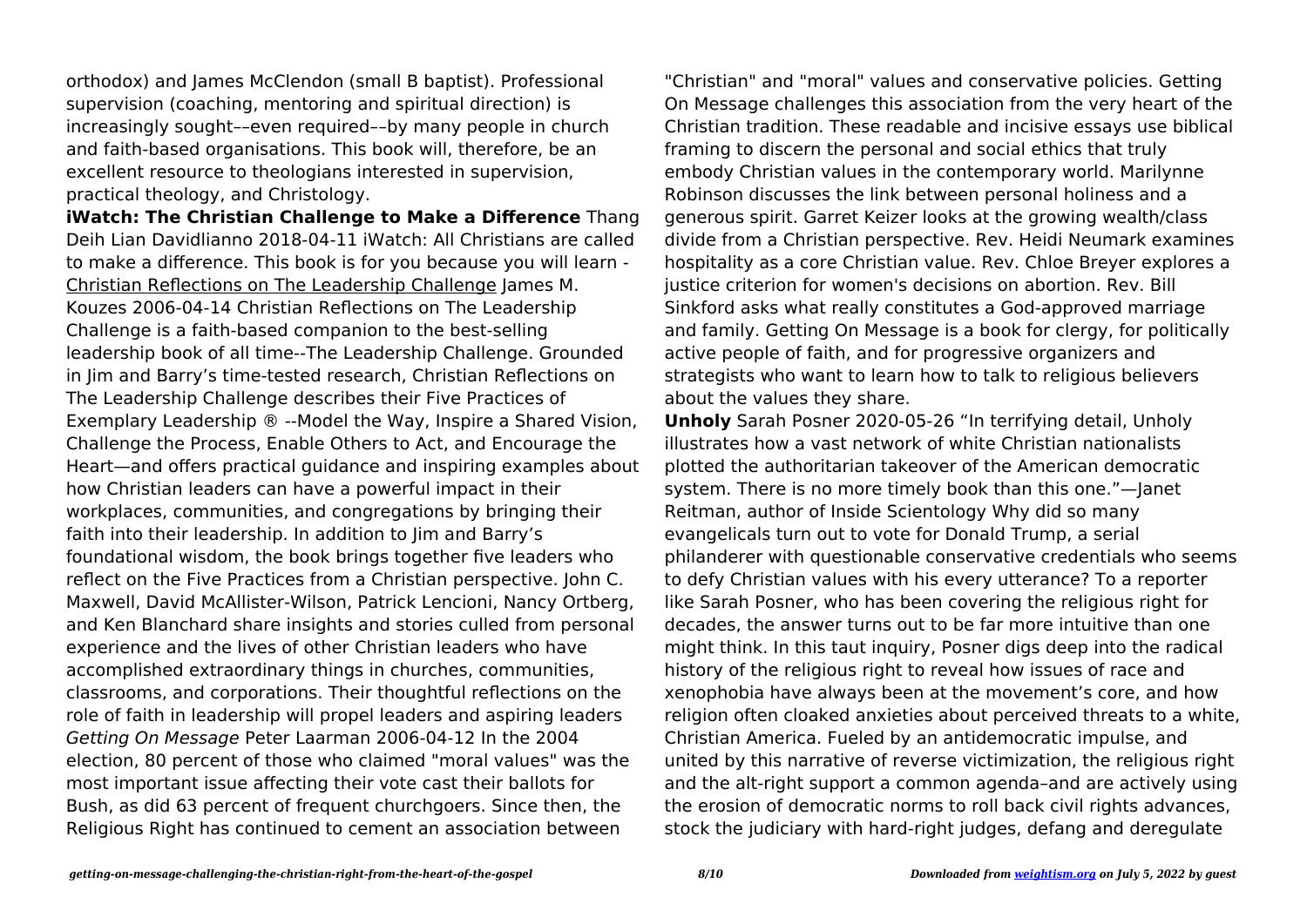federal agencies, and undermine the credibility of the free press. Increasingly, this formidable bloc is also forging ties with European far right groups, giving momentum to a truly global movement. Revelatory and engrossing, Unholy offers a deeper understanding of the ideological underpinnings and forces influencing the course of Republican politics. This is a book that must be read by anyone who cares about the future of American democracy. The Politics of Evangelical Identity Lydia Bean 2016-12-13 Drawing

on her groundbreaking research at evangelical churches near the U.S. border with Canada -- two in Buffalo, New York, and two in Hamilton, Ontario -- Lydia Bean compares how American and Canadian evangelicals talk about politics incongregational settings.

**Understanding Marilynne Robinson** Alexander John Engebretson 2017-11-06 Alex Engebretson offers the first comprehensive study of Marilynne Robinson's fiction and essays to date, providing an overview of the author's life, themes, and literary and religious influences. Understanding Marilynne Robinson examines this author of three highly acclaimed novels and recipient of the National Book Critics Circle Award for fiction, the Pulitzer Prize for fiction, the Orange Prize for fiction, and the National Humanities Medal. Through close readings of the novels and essay collections, Engebretson uncovers the unifying elements of Robinson's work: a dialogue with liberal Protestantism, an emphasis on regional settings, the marked influence of nineteenth-century American literature, and the theme of home. The study begins with Housekeeping, Robinson's haunting debut novel, which undertakes a feminist revision of the Western genre. Twenty-four years later Robinson began a literary project that would bring her national recognition, three novels set in a small, rural Iowa town. The first was Gilead, which took up the major American themes of race, the legacy of the Civil War, and the tensions between secular and religious lives. Two more Gilead novels followed, Home and Lila, both of which display Robinson's

gift for capturing the mysterious dynamics of sin and grace. In Understanding Marilynne Robinson, Engebretson also reviews her substantial body of non-fiction, which demonstrates a dazzling intellectual range, from the contemporary science-religion debates, to Shakespeare, to the fate of liberal democracy. Throughout this study Engebretson makes the argument for Marilynne Robinson as an essential, deeply unfashionable, visionary presence within today's literary scene.

Jesus v. Abortion Charles K. Bellinger 2016-06-16 There are three main positions that people adopt within the abortion debate: prolife, muddled middle, and pro-choice. Jesus v. Abortion critiques the pro-choice and muddled middle positions, employing several unusual angles: (1) The question "What would Jesus say about abortion if he were here today?" is given very substantial treatment. (2) The abortion debate is usually conducted using moral and metaphysical arguments; this book adds in anthropological insights regarding the function of violence in human culture. (3) Rights language is employed by both sides of the debate, to opposite ends; this book leads the reader to ask deep questions about the concept of "rights." (4) The use of historical analogies in the abortion debate goes both directions, in the sense that both sides accuse the other of being similar to the defenders of slavery; this book contains what is probably the most sophisticated and sustained analysis of the meaning and legitimacy of such analogies. (5) Many important thinkers are brought into this conversation, such as Soren Kierkegaard, Eric Voegelin, Julien Benda, Simone Weil, Kenneth Burke, Richard Weaver, Rene Girard, Philip Rieff, Giorgio Agamben, Chantal Delsol, Paul Kahn, and David Bentley Hart.

The Publishers Weekly 2006

## **Friends' Intelligencer** 1916

The Religious Left and Church-State Relations Steven H. Shiffrin 2012-09-16 A constitutional law scholar argues that the religious left, not the secular left, is best equipped to lead the battle against